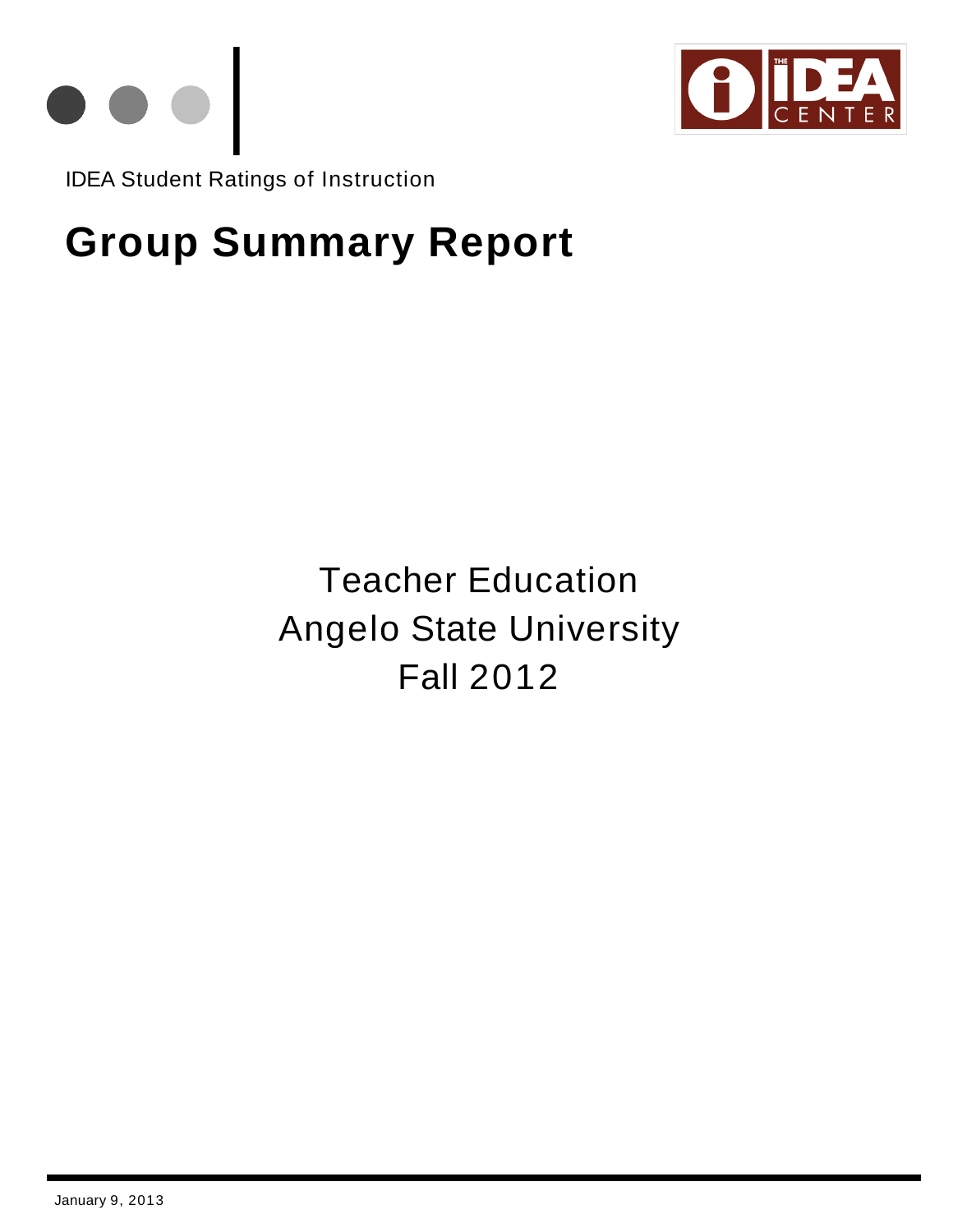#### **Page Section**

- 1 Description of Report
- 1 Description of Courses Included in This Report
- 2 I: Faculty Selection of Important and Essential **Objectives**
- 3 II: Student Ratings of Overall Outcomes − Comparison to IDEA Database
- 4 III: Student Ratings of Overall Outcomes − Comparison to This Institution
- 5−6 IV: Student Ratings of Progress on Objectives Chosen as Important or Essential
	- 7 V: Teaching Methods and Styles
	- 8 VI: Student Self−ratings and Ratings of Course **Characteristics**
	- 9 VII: Faculty Self−report of the Institutional Context
- 10 VIII: Additional Questions
- **Note:** Throughout the report, results for the Group are compared to the Institution and to the IDEA database. Institutional norms are based on courses rated in the previous five years provided at least 400 classes were rated during that time. IDEA norms are based on courses rated in the 1998−1999, 1999−2000, and 2000−2001 academic years.

## **Description of Courses Included in This Report**

| <b>Number of Classes Included</b> |     |
|-----------------------------------|-----|
| Diagnostic Form                   | 44  |
| Short Form                        |     |
| Total                             | 44  |
| Number of Excluded Classes        |     |
| <b>Response Rate</b>              |     |
| Classes below 65% Response Rate   | З   |
| Average Response Rate             | 82% |
| Class Size<br>Average Class Size  | 28  |

**Number of Classes**: The confidence you can have in this report increases with the number of classes included. Classes were excluded if faculty members neglected to select Important and Essential objectives. If more than 10 percent of the eligible classes were excluded, the results may not be representative of the Group.

**Response Rate**: A 75% response rate is desirable; 65% is the minimum for dependable results.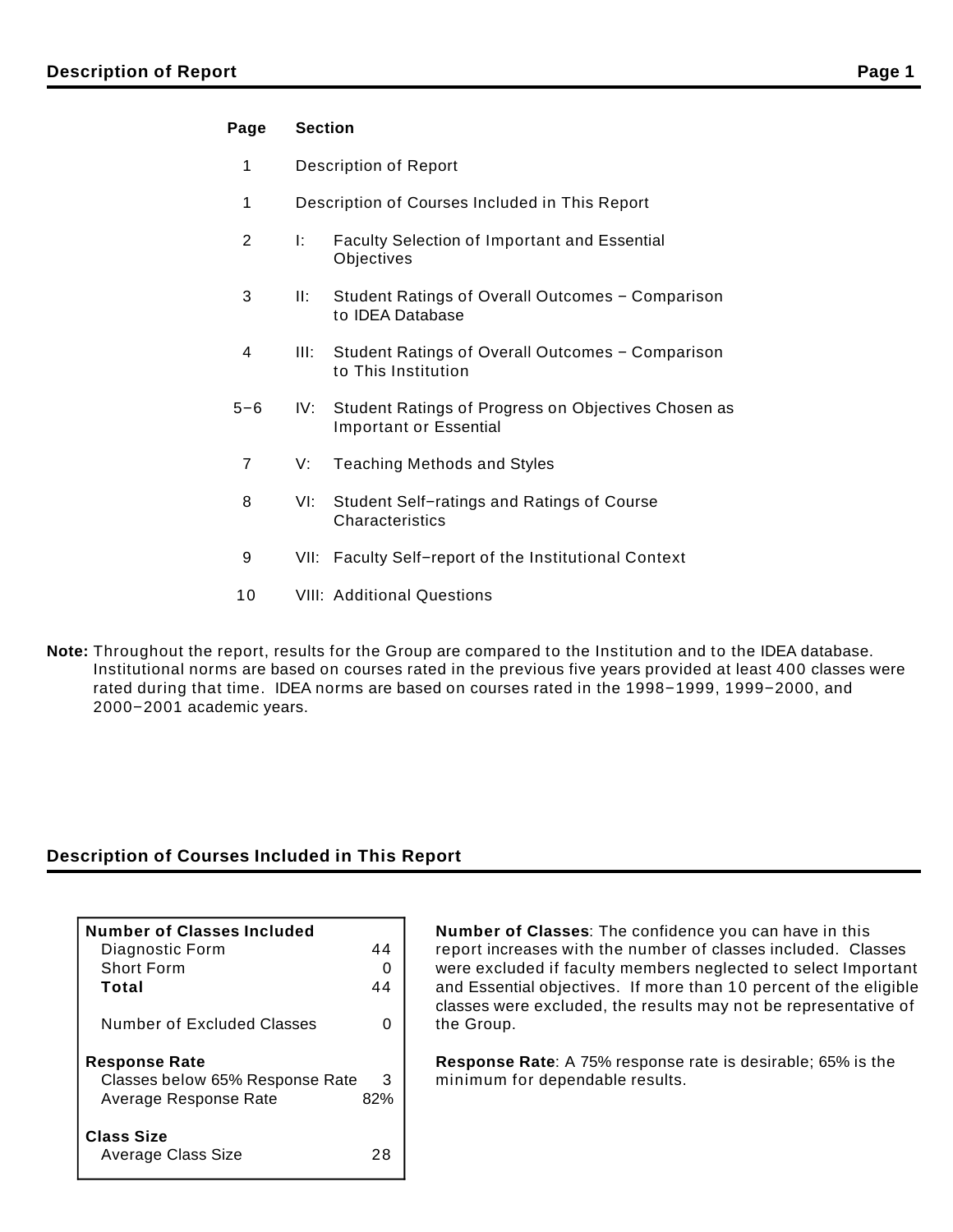The following provides information about the degree to which various learning objectives are emphasized in courses. The percent of classes for which each objective was chosen helps evaluate whether or not program objectives are addressed with appropriate frequency.

In general, it is recommended that 3−5 objectives be selected as Important or Essential for each class. When more than 5 objectives are chosen, effectiveness ratings tend to be adversely affected, perhaps because instructors are trying to accomplish too much.

The information in this section can be used to explore such questions as:

- Are the goals of the program being appropriately emphasized in course sections?
- Are the objectives emphasized consistent with this Group's mission?
- Are some of the Group's curricular goals under− or over−emphasized?
- Are the under−emphasized objectives addressed in another way?
- How does this Group's emphasis compare with the Institution and IDEA?
- On average, are faculty members selecting too many objectives?

|                                                                                                                                                          | Percent of Classes Selecting Objective as |                               |                    |  |  |  |
|----------------------------------------------------------------------------------------------------------------------------------------------------------|-------------------------------------------|-------------------------------|--------------------|--|--|--|
|                                                                                                                                                          |                                           | <b>Important or Essential</b> |                    |  |  |  |
|                                                                                                                                                          | <b>This Group</b>                         | Institution                   | <b>IDEA System</b> |  |  |  |
|                                                                                                                                                          | $(n=44)$                                  | $(n=9,009)$                   | $(n=44, 455)$      |  |  |  |
| Objective 1: Gaining factual knowledge (terminology,<br>classifications, methods, trends)                                                                | 75%                                       | 81%                           | 78%                |  |  |  |
| Objective 2: Learning fundamental principles,<br>generalizations, or theories                                                                            | 73%                                       | 73%                           | 75%                |  |  |  |
| Objective 3: Learning to apply course material (to improve<br>thinking, problem solving, and decisions)                                                  | 84%                                       | 69%                           | 75%                |  |  |  |
| Objective 4: Developing specific skills, competencies, and<br>points of view needed by professionals in the field most<br>closely related to this course | 73%                                       | 46%                           | 55%                |  |  |  |
| Objective 5: Acquiring skills in working with others as a<br>member of a team                                                                            | 14%                                       | 18%                           | 32%                |  |  |  |
| Objective 6: Developing creative capacities (writing,<br>inventing, designing, performing in art, music, drama,<br>etc.                                  | 7%                                        | 13%                           | 25%                |  |  |  |
| Objective 7: Gaining a broader understanding and<br>appreciation of intellectual/cultural activity (music,<br>science, literature, etc.)                 | 2%                                        | 14%                           | 27%                |  |  |  |
| Objective 8: Developing skill in expressing myself orally or<br>in writing                                                                               | 41%                                       | 34%                           | 47%                |  |  |  |
| Objective 9: Learning how to find and use resources for<br>answering questions or solving problems                                                       | 25%                                       | 23%                           | 41%                |  |  |  |
| Objective 10: Developing a clearer understanding of, and<br>commitment to, personal values                                                               | 16%                                       | 12%                           | 23%                |  |  |  |
| Objective 11: Learning to analyze and critically evaluate<br>ideas, arguments, and points of view                                                        | 14%                                       | 31%                           | 49%                |  |  |  |
| Objective 12: Acquiring an interest in learning more by<br>asking my own questions and seeking answers                                                   | 18%                                       | 18%                           | 41%                |  |  |  |
| Average Number of Objectives Selected As Important or<br><b>Essential</b>                                                                                | 4.4                                       | 4.3                           | 5.7                |  |  |  |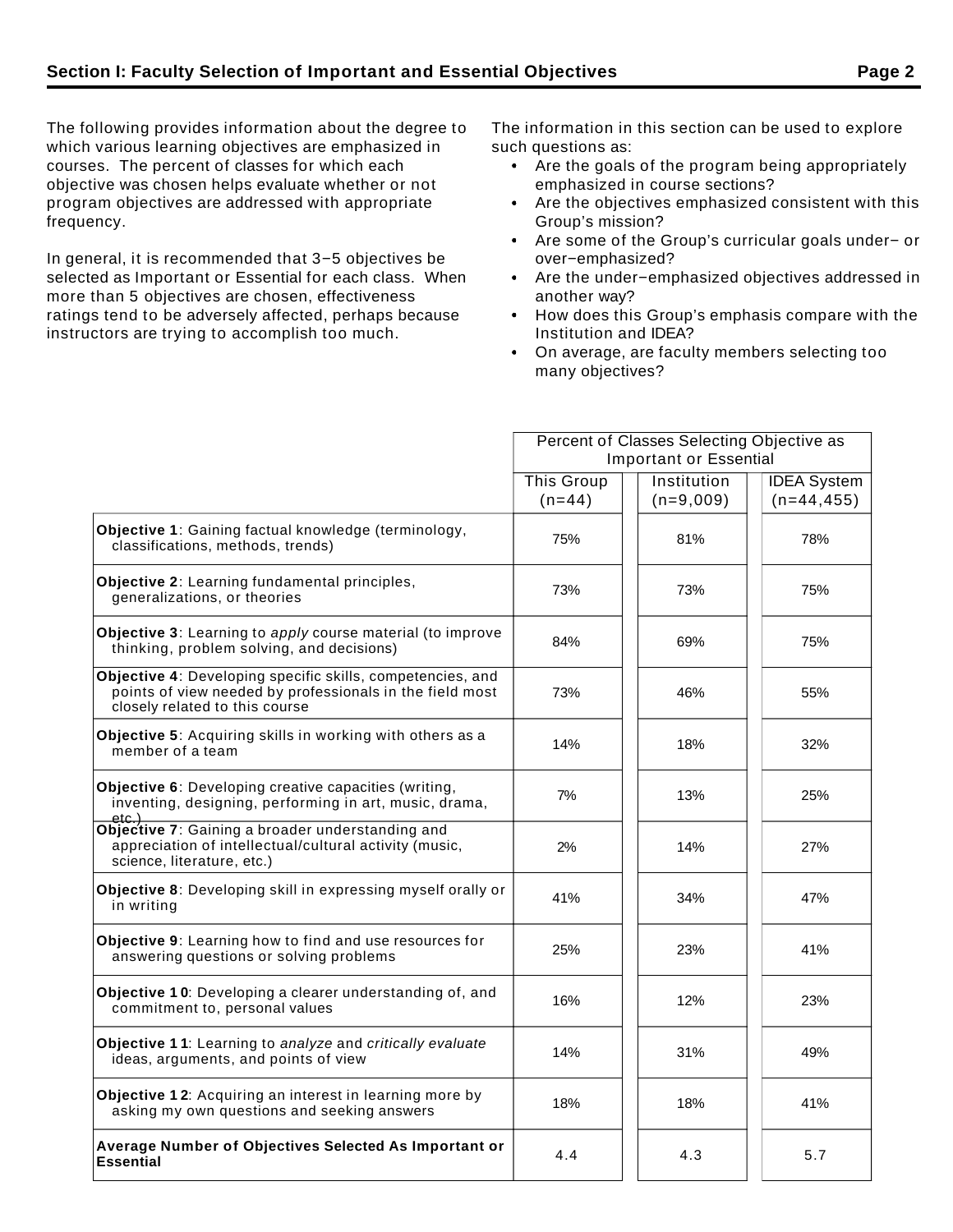The quality of instruction in this unit is shown as judged by the four overall outcomes. "A. Progress on Relevant Objectives" is a result of student ratings of their progress on objectives chosen by instructors. Ratings of individual items about the "B. Excellence of the Teacher" and "C. Excellence of Course" are shown next. "D. Summary Evaluation" averages these three after double weighting the measure of student learning (A). Results for both "raw" and "adjusted" scores are shown as they compare to the IDEA Database. Use results to summarize teaching effectiveness in the Group.

#### **Part 1** shows the **percentage of classes** in each of the five performance categories.

Is the distribution of this Group's classes similar to the expected distribution when compared to IDEA?

**Part 2** provides the averages for the Group and for IDEA norms.

Are the Group's averages higher or lower than IDEA?

## **Part 1: Distribution of Converted Scores Compared to the IDEA Database**

| Converted<br>Score<br>Category   | Expected<br>Distribution | A. Progress on<br>Relevant<br>Objectives |        |     | <b>B.</b> Excellence<br>of Teacher |     | C. Excellence<br>of Course | D. Summary<br>Evaluation<br>(Average of<br>$A, B, C$ <sup>1</sup> |        |  |
|----------------------------------|--------------------------|------------------------------------------|--------|-----|------------------------------------|-----|----------------------------|-------------------------------------------------------------------|--------|--|
|                                  |                          | Raw                                      | Adjstd | Raw | Adjstd                             | Raw | Adjstd                     | Raw                                                               | Adjstd |  |
| Much Higher<br>(63 or<br>higher) | 10%                      | 9%                                       | 5%     | 5%  | 2%                                 | 25% | 18%                        | 11%                                                               | 2%     |  |
| Higher<br>$(56 - 62)$            | 20%                      | 52%                                      | 23%    | 45% | 25%                                | 43% | 20%                        | 52%                                                               | 30%    |  |
| Similar<br>$(45 - 55)$           | 40%                      | 34%                                      | 64%    | 36% | 52%                                | 20% | 43%                        | 25%                                                               | 57%    |  |
| Lower<br>$(38 - 44)$             | 20%                      | 5%                                       | 9%     | 7%  | 14%                                | 11% | 11%                        | 11%                                                               | 7%     |  |
| Much Lower<br>(37 or lower)      | 10%                      | 0%                                       | 0%     | 7%  | 7%                                 | 0%  | 7%                         | 0%                                                                | 5%     |  |
|                                  |                          |                                          |        |     |                                    |     |                            |                                                                   |        |  |

# **Part 2: Average Scores**

| <b>Converted Score</b>     |          |          |     |                |     |     |     |     |
|----------------------------|----------|----------|-----|----------------|-----|-----|-----|-----|
| <b>This Summary Report</b> | 56       | 52       | 54  | 5 <sub>1</sub> | 57  | 53  | 56  | 52  |
| <b>IDEA System</b>         | $51^{2}$ | $51^{2}$ | 50  | 50             | 50  | 50  | 50  |     |
| 5-point Scale              |          |          |     |                |     |     |     |     |
| <b>This Summary Report</b> | 4.3      | 4.1      | 4.4 | 4.2            | 4.3 | 4.1 | 4.3 | 4.  |
| <b>IDEA System</b>         | 3.8      | 3.8      | 4.2 | 4.2            | 3.9 | 3.9 | 3.9 | 3.9 |

 $1$  Progress on Relevant Objectives is double weighted in the Summary Evaluation.

 $^2$  The IDEA Average is slightly higher than 50 because Essential objectives are double weighted and students typically report greater learning on objectives that the instructor identified as Essential to the class.

Use results to summarize teaching effectiveness in the Group. To the degree that the percentages of the Group's classes in the two highest categories exceeds 30% (Part 1), teaching effectiveness appears to be superior to that in the comparison group. Similarly, if the Group's converted average exceeds 55, and its average on the 5−point scale is 0.3 above that for the comparison group (Part 2), overall teaching effectiveness in the Group appears to be highly favorable.

**Part 3** shows the percentage of classes with ratings **at or above the converted score** of the **IDEA databases**. Results are shown for both raw and adjusted scores. When this percentage exceeds 60%, the inference is that the Group's overall instructional effectiveness was unusually high.

Results in this section address the question:

How does the quality of instruction for this Group compare to the national results?

## **Part 3: Percent of Classes at or Above the IDEA Database Average**

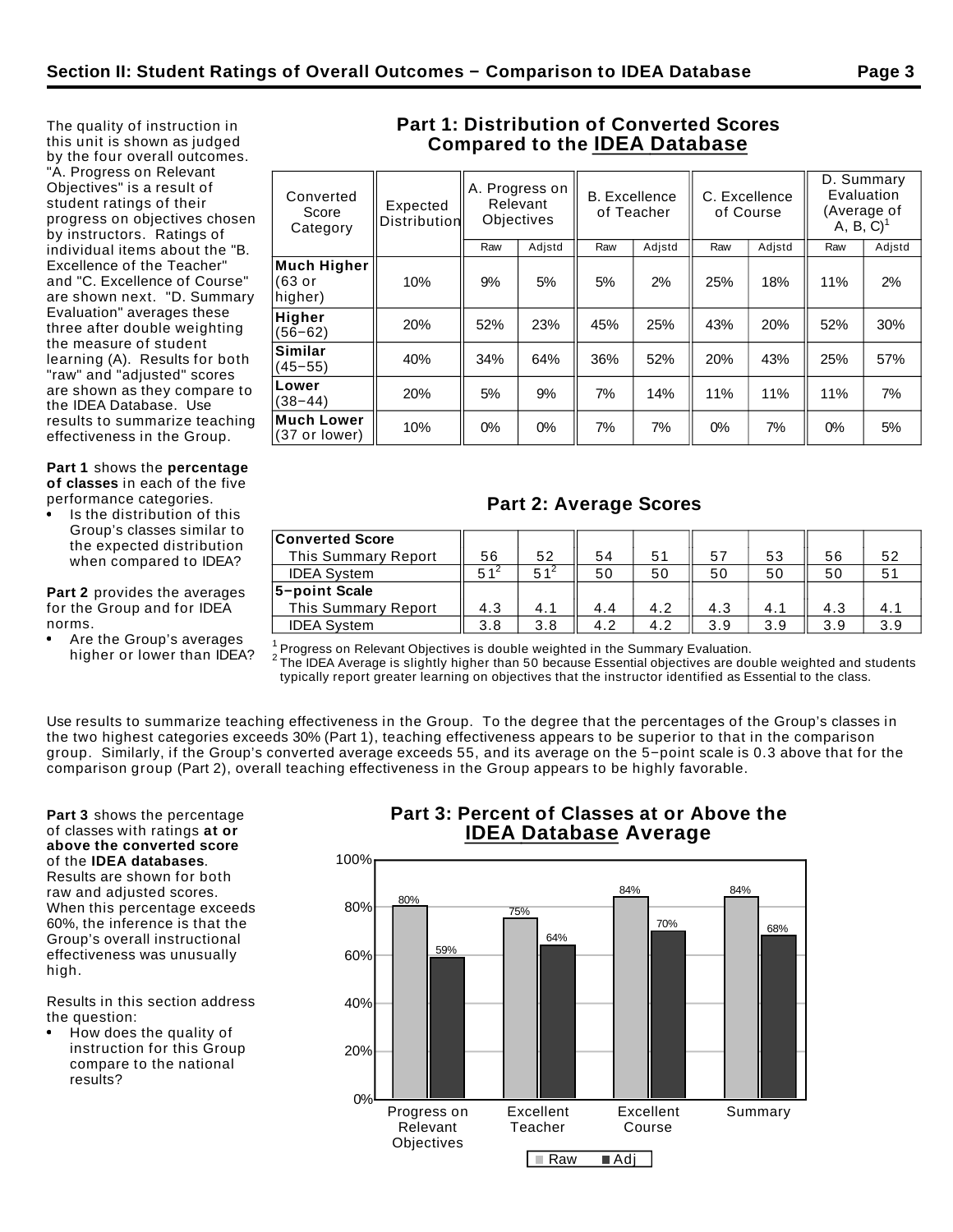This section compares the quality of instruction in this Group to your entire Institution in the same way as it was compared to all classes in the IDEA database (Section II, page 3).

#### **Part 1** shows the **percentage of classes** in each of five categories.

Is the distribution of this Group's classes similar to the expected distribution when compared to the Institution?

**Part 2** provides the **averages** for the Group and for Institutional norms.

- Are the Group's averages higher or lower than the Institution?
- Is the Institution (compared to IDEA) higher or lower than the IDEA system average? (See page 3 for IDEA System averages.)

Note: Institutional norms are based on courses rated in the previous five years.

| Converted<br>Score<br>Category   | Expected<br><b>Distribution</b> |     | A. Progress on<br>Relevant<br><b>Objectives</b> | <b>B.</b> Excellence<br>of Teacher |        | C. Excellence<br>of Course |                | D. Summary<br>Evaluation<br>(Average of<br>$A, B, C$ <sup>1</sup> |        |
|----------------------------------|---------------------------------|-----|-------------------------------------------------|------------------------------------|--------|----------------------------|----------------|-------------------------------------------------------------------|--------|
|                                  |                                 | Raw | Adjstd                                          | Raw                                | Adistd | Raw                        | Adjstd         | Raw                                                               | Adjstd |
| Much Higher<br>(63 or<br>higher) | 10%                             | 2%  | 2%                                              | 0%                                 | 2%     | 11%                        | 16%            | 2%                                                                | 2%     |
| Higher<br>$(56 - 62)$            | 20%                             | 25% | 18%                                             | 36%                                | 25%    | 32%                        | 14%            | 32%                                                               | 27%    |
| Similar<br>$(45 - 55)$           | 40%                             | 52% | 61%                                             | 41%                                | 48%    | 41%                        | 48%            | 48%                                                               | 45%    |
| Lower<br>$(38 - 44)$             | 20%                             | 14% | 9%                                              | 9%                                 | 9%     | 5%                         | 14%            | 11%                                                               | 18%    |
| Much Lower                       | 100/                            | 70/ | 0 <sup>0</sup>                                  | 4.40/                              | 4CO    | 440/                       | 0 <sup>0</sup> | 70/                                                               | 70/    |

## **Part 1: Distribution of Converted Scores Compared to This Institution**

## **Part 2: Average Scores**

|| 10% || 7% || 9% || 14% || 16% || 11% || 9% || 7% || 7%<br>(37 or lower) || 10% || 7% || 9% || 14% || 16% || 11% || 9% || 7% || 7%

| <b>Converted Score</b> |     |     |     |     |     |     |     |     |
|------------------------|-----|-----|-----|-----|-----|-----|-----|-----|
| This Summary Report    | 50  | 50  | 50  | 49  | 53  | 51  | 51  | 50  |
| This Institution       | 50  | 50  | 50  | 50  | 50  | 50  | 50  | 50  |
| This Institution       | 56  | 53  | 53  | 52  | 54  | 52  | 55  | 53  |
| (compared to IDEA)     |     |     |     |     |     |     |     |     |
| 5-point Scale          |     |     |     |     |     |     |     |     |
| This Summary Report    | 4.3 | 4.1 | 4.4 | 4.2 | 4.3 | 4.1 | 4.3 | 4.1 |
| This Institution       | 4.2 | 4.1 | 4.4 | 4.3 | 4.2 | 4.1 | 4.3 | 4.2 |

 $1$  Progress on Relevant Objectives is double weighted in the Summary Evaluation.

**Part 3** shows the percentage of classes with ratings **at or above the converted score** of **This Institution**. Results are shown for both raw and adjusted scores.

Results in this section address the question:

How does the quality of instruction for this Group compare to the Institution?



## **Part 3: Percent of Classes at or Above This Institution's Average**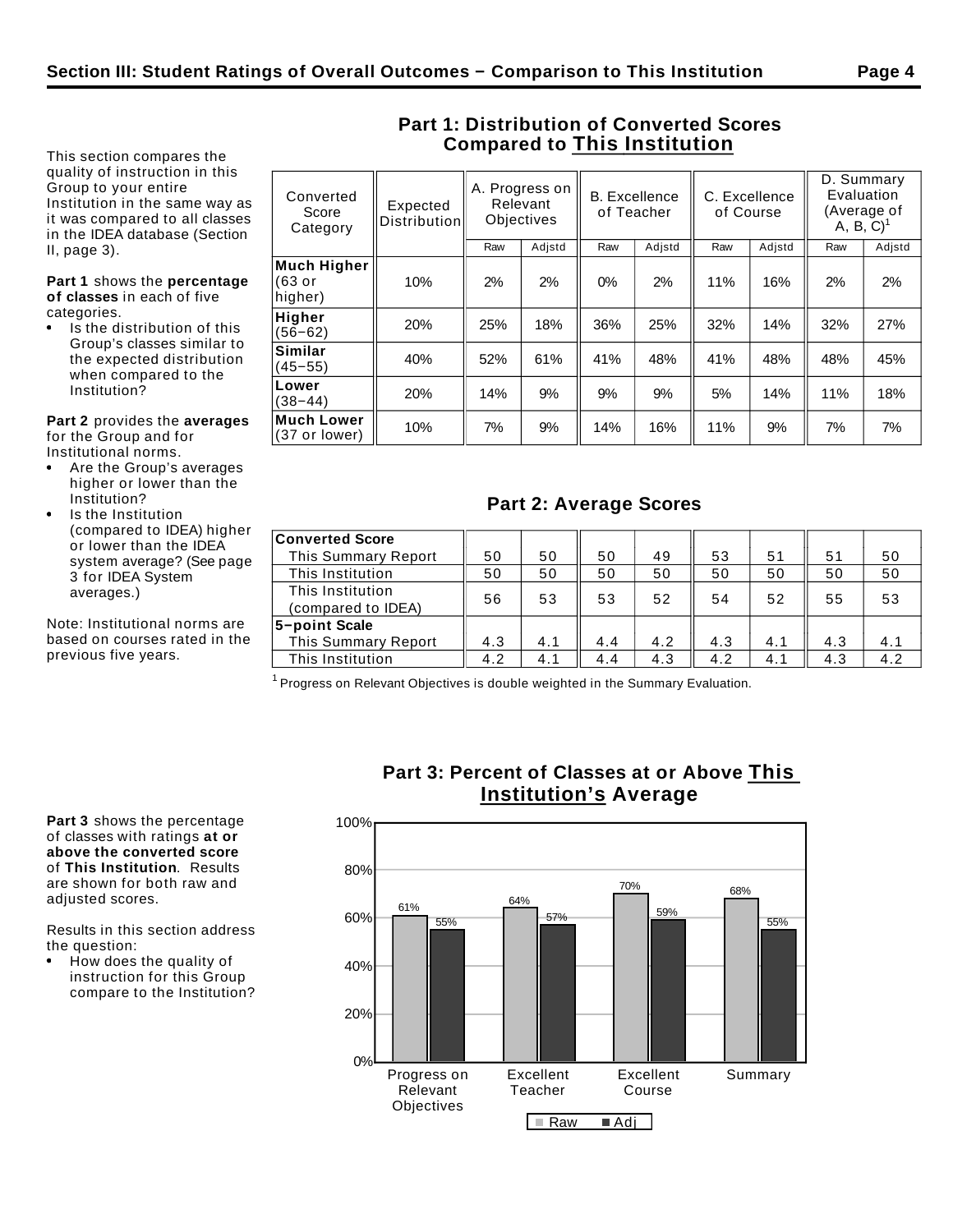Tables in this section compare ratings of progress and "relevance" for the 12 objectives for this Group, with ratings for other classes at your institution and for all classes in the IDEA database. The tables on the left side of the page report averages (raw and adjusted) for the Group and the two comparison groups; they also display the number of classes for which the objective was selected as "relevant" (Important or Essential). For each of these groups, progress ratings are reported only for "relevant" classes.

By comparing progress ratings across the 12 learning objectives, you can determine if there are significant differences in how well various objectives were achieved. Since students rate their progress higher on some objectives than on others, conclusions may need to be modified by comparing the Group's results with those for the Institution and/or IDEA. Results in this section should help you determine if special attention should be given to improving learning on one or more objective(s). Results in the section are of special value to accrediting agencies and assessment programs.

**Raw Average**: Answers accreditation/assessment questions related to how well each objective was achieved; these are indicators of self−assessed learning.

**Adjusted Average**: Useful primarily in comparing instructors or classes; they "level the playing field" by taking into account factors that affect learning other than instructional quality.

**Bar Graphs**: Useful in determining if "standards" or "expectations" have been met. For example, you may have established a target requiring that at least 50 percent of classes pursuing a given objective should achieve an average progress rating of at least 4.0. If this expectation was achieved, the darkest bar will exceed the 50% level. By comparing the Group's results with those for the IDEA database and the Institution, you can also make inferences about the rigor of the standards you have established for the Group.

**Percent of classes where Raw Average was at least: 4.00 3.75 3.50**  $\Box$ 

**Objective 1**: Gaining factual knowledge (terminology, classifications, methods, trends)

|                    | Raw Avg. | Adistd.<br>Avq. | # of<br>Classes  | This report        |    |    |    |    |    |    |    |    |     |
|--------------------|----------|-----------------|------------------|--------------------|----|----|----|----|----|----|----|----|-----|
| This report        | 4.2      | -4. 1           | 33               | Institution        |    |    |    |    |    |    |    |    |     |
| Institution        | 4.3      | 4.2             | $^{\prime}$ ,319 | <b>IDEA System</b> |    |    |    |    |    |    |    |    |     |
| <b>IDEA System</b> | 4.0      | 4.0             | 31,991           |                    |    |    |    |    |    |    |    |    |     |
|                    |          |                 |                  |                    | 20 | 30 | 40 | 50 | 60 | 70 | 80 | 90 | 100 |

**Objective 2**: Learning fundamental principles, generalizations, or theories

|                    | Raw Avg. | Adjstd.<br>Avg. | # of<br>Classes |
|--------------------|----------|-----------------|-----------------|
| This report        | 4.2      | 4.0             | 32              |
| Institution        | 4.2      | 4.1             | 6,577           |
| <b>IDEA System</b> | 3.9      | 3.9             | 30,398          |

**Objective 3**: Learning to apply course material (to improve thinking, problem solving, and decisions)

|                    | Raw Avg. | Adjstd.<br>Avg. | $#$ of<br>Classes |
|--------------------|----------|-----------------|-------------------|
| This report        | 4.4      | 4.1             | 37                |
| Institution        | 4.3      | 4.1             | 6,215             |
| <b>IDEA System</b> | 4.0      | 4.0             | 30,442            |

**Objective 4**: Developing specific skills, competencies, and points of view needed by professionals in the field most closely related to this course

|                    | Raw Avg. | Adjstd.<br>Avg. | # of<br>Classes |
|--------------------|----------|-----------------|-----------------|
| This report        | 4.4      | 4.2             | 32              |
| Institution        | 4.3      | 4.1             | 4.185           |
| <b>IDEA System</b> | 4.0      | 4.0             | 21,568          |



**Objective 5**: Acquiring skills in working with others as a member of a team

|                    | Raw Avg. | Adjstd.<br>Avg. | # of<br>Classes |
|--------------------|----------|-----------------|-----------------|
| This report        | 4.2      | 3.9             | 6               |
| Institution        | 4.2      | 4.0             | 1,589           |
| <b>IDEA</b> System | 2 Q      | 2 Q             | <b>12 088</b>   |



**This report** Institution IDEA System 0 10 20 30 40 50 60 70 80 90 100

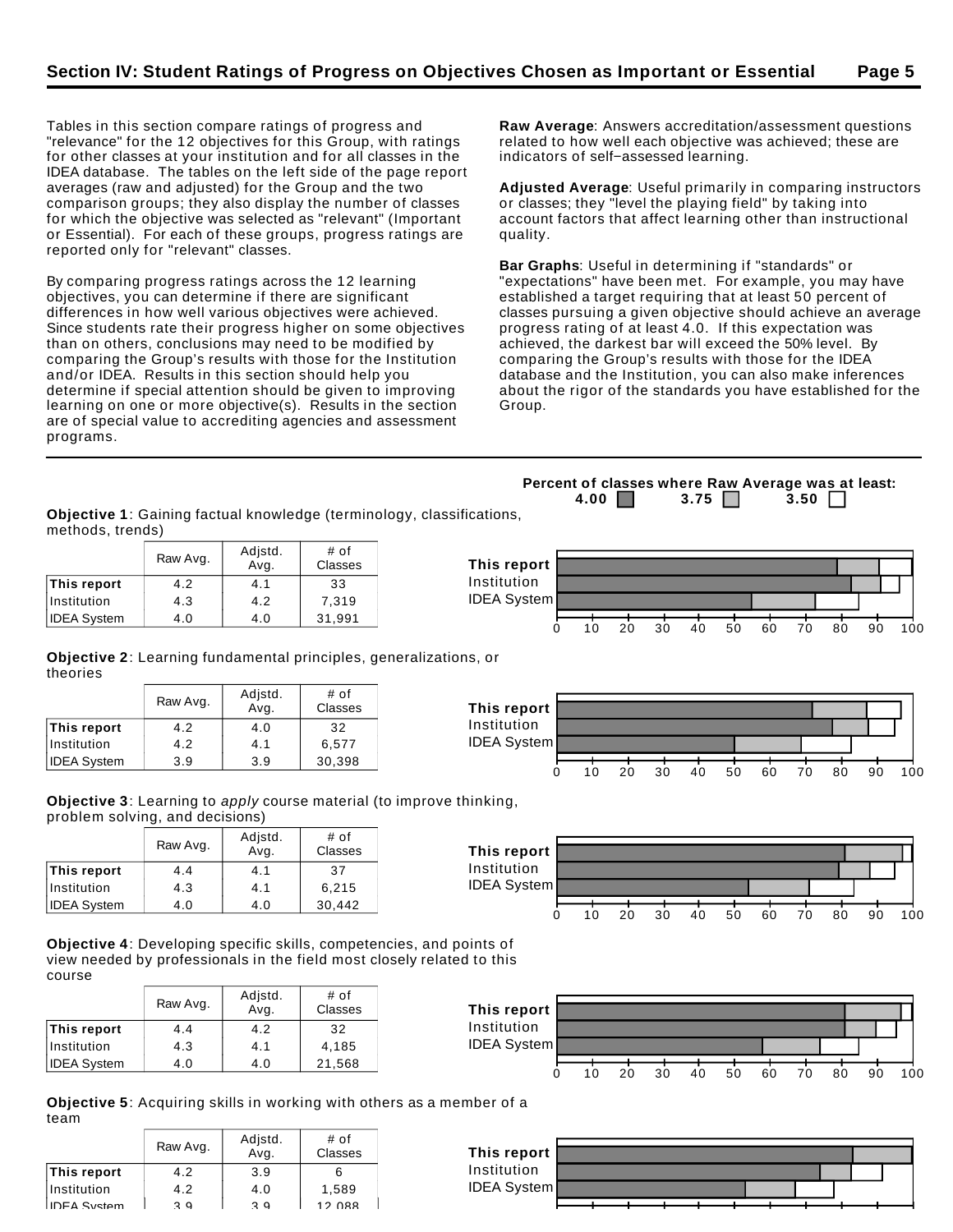**This report** Institution

**This report** Institution IDEA System

**This report** Institution IDEA System

IDEA System



|                    | Raw Avg. | Adjstd.<br>Avg. | # of<br>Classes |
|--------------------|----------|-----------------|-----------------|
| This report        | 3.8      | 4.1             | 3               |
| Institution        | 4.2      | 4.0             | 1,127           |
| <b>IDEA System</b> | 3.9      | 3.9             | 9,290           |

**Objective 7**: Gaining a broader understanding and appreciation of intellectual/cultural activity (music, science, literature, etc.)

|                    | Raw Avg. | Adjstd.<br>Avg. | # of<br>Classes |
|--------------------|----------|-----------------|-----------------|
| This report        | 3.5      | 3.3             |                 |
| Institution        | 4.2      | 4.0             | 1,267           |
| <b>IDEA System</b> | 3.7      | 3.7             | 10,256          |

**Objective 8**: Developing skill in expressing myself orally or in writing

|                    | Raw Avg. | Adjstd.<br>Avg. | $#$ of<br>Classes |
|--------------------|----------|-----------------|-------------------|
| This report        | 4.0      | 3.8             | 18                |
| Institution        | 4.1      | 4.0             | 3,069             |
| <b>IDEA System</b> | 3.8      | 3.8             | 18,174            |

**Objective 9**: Learning how to find and use resources for answering questions or solving problems

|                    | Raw Avg. | Adjstd.<br>Avg. | # of<br>Classes |
|--------------------|----------|-----------------|-----------------|
| This report        | 4.2      | 4.0             | 11              |
| Institution        | 4.1      | 4.0             | 2,061           |
| <b>IDEA System</b> | 3.7      | 3.7             | 15,656          |

**Objective 1 0**: Developing a clearer understanding of, and commitment to, personal values

|                    | Raw Avg. | Adjstd.<br>Avg. | # of<br>Classes |
|--------------------|----------|-----------------|-----------------|
| This report        | 4.3      | 4.2             |                 |
| Institution        | 4.0      | 3.8             | 1.041           |
| <b>IDEA System</b> | 3.8      | 3.8             | 8.715           |

**Objective 1 1**: Learning to analyze and critically evaluate ideas, arguments, and points of view

|                    | Raw Avg. | Adjstd.<br>Avg. | # of<br>Classes |
|--------------------|----------|-----------------|-----------------|
| This report        | 4.2      | 4.0             | 6               |
| Institution        | 4.1      | 4.0             | 2,806           |
| <b>IDEA System</b> | 3.8      | 3.8             | 18,909          |

**Objective 1 2**: Acquiring an interest in learning more by asking my own questions and seeking answers

|                    | Raw Avg. | Adjstd.<br>Avg. | # of<br>Classes |
|--------------------|----------|-----------------|-----------------|
| This report        | 4.3      | 4.2             | 8               |
| Institution        | 4.1      | 4.0             | 1,601           |
| <b>IDEA System</b> | 3.8      | 3.8             | 15,616          |







0 10 20 30 40 50 60 70 80 90 100



**Percent of classes where Raw Average was at least:**<br>4.00 **1** 3.75 3.50 3.75  $\Box$ 







0 10 20 30 40 50 60 70 80 90 100

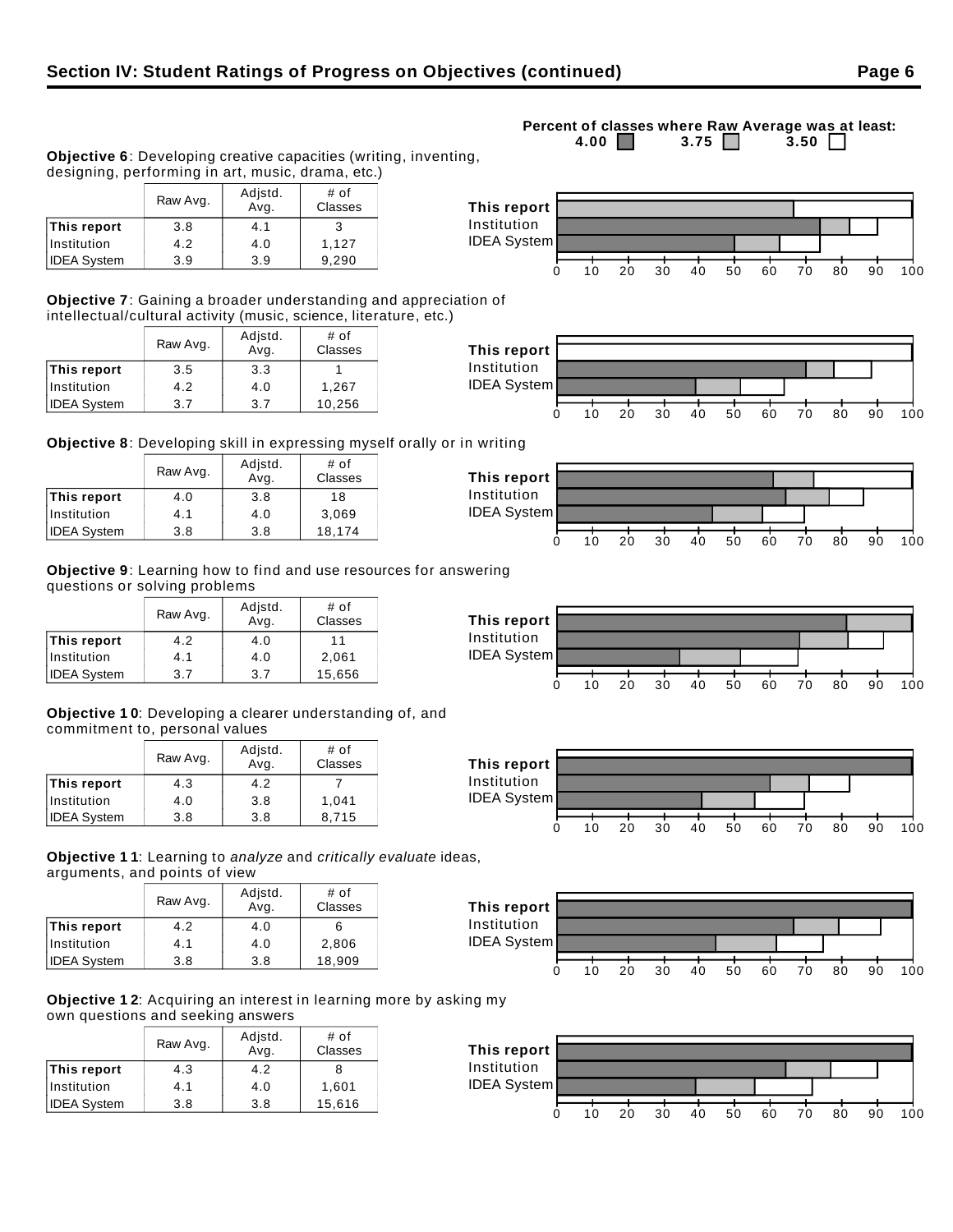## **Section V: Teaching Methods and Styles Page 7 Access Page 7 Access Page 7 Access Page 7**

This section is intended to support teaching improvement efforts. The 20 teaching methods assessed in the IDEA system (grouped into five "approaches" to teaching) are listed. The number of classes for which a given method was related to relevant (Important or Essential) objectives is indicated in the second column, and the third and fourth columns show the average and standard deviation of ratings. The graph on the right hand side of the page contains the information most pertinent to instructional improvement.

It shows the percentage of classes where the method was employed relatively frequently (a positive finding) or relatively infrequently (a negative finding). It is suggested that teaching improvement efforts be focused on methods/approaches where the dark bar (infrequent use) is greater than 30%, especially if the method is important to objectives in many classes (column 2).

**4 4 classes** in this Group used the Diagnostic Form.

| <b>Teaching Methods and Styles</b>                                                                                                   | No. of<br><b>Classes</b> | Avg. | s.d. <sup>1</sup> | % of Classes Where Method was<br>"Infrequently" $($ $\blacksquare$ ) or "Frequently" $($ $\blacksquare$ )<br>Used |
|--------------------------------------------------------------------------------------------------------------------------------------|--------------------------|------|-------------------|-------------------------------------------------------------------------------------------------------------------|
| A. Stimulating Student Interest                                                                                                      |                          |      |                   |                                                                                                                   |
| 4. Demonstrated the importance and significance of the subject<br>matter                                                             | 44                       | 4.5  | 0.4               |                                                                                                                   |
| 8. Stimulated students to intellectual effort beyond that required<br>by most courses                                                | 44                       | 4.2  | 0.4               |                                                                                                                   |
| 13. Introduced stimulating ideas about the subject                                                                                   | 44                       | 4.4  | 0.4               |                                                                                                                   |
| 15. Inspired students to set and achieve goals which really<br>challenged them                                                       | 44                       | 4.2  | 0.4               | 30<br>40<br>50<br>60<br>80<br>100<br>0<br>10<br>20<br>70<br>90                                                    |
| <b>B. Fostering Student Collaboration</b>                                                                                            |                          |      |                   |                                                                                                                   |
| 5. Formed "teams" or "discussion groups" to facilitate learning                                                                      | 7                        | 4.4  | 0.3               |                                                                                                                   |
| 16. Asked students to share ideas and experiences with others<br>whose backgrounds and viewpoints differ from their own              | 19                       | 4.5  | 0.3               |                                                                                                                   |
| 18. Asked students to help each other understand ideas or<br>concepts                                                                | 20                       | 4.4  | 0.2               |                                                                                                                   |
|                                                                                                                                      |                          |      |                   | 20<br>30<br>40<br>90<br>$\Omega$<br>10<br>50<br>60<br>70<br>80<br>100                                             |
| <b>C. Establishing Rapport</b>                                                                                                       |                          |      |                   |                                                                                                                   |
| 1. Displayed a personal interest in students and their learning                                                                      | 36                       | 4.6  | 0.4               |                                                                                                                   |
| 2. Found ways to help students answer their own questions                                                                            | 44                       | 4.3  | 0.4               |                                                                                                                   |
| 7. Explained the reasons for criticisms of students' academic<br>performance                                                         | 44                       | 4.3  | 0.4               |                                                                                                                   |
| 20. Encouraged student-faculty interaction outside of class (office<br>visits, phone calls, e-mail, etc.)                            | 10                       | 4.5  | 0.2               | 10<br>20<br>30<br>40<br>50<br>60<br>70<br>80<br>90<br>100<br>0                                                    |
| D. Encouraging Student Involvement                                                                                                   |                          |      |                   |                                                                                                                   |
| 9. Encouraged students to use multiple resources (e.g. data<br>banks, library holdings, outside experts) to improve<br>understanding | 11                       | 4.5  | 0.2               |                                                                                                                   |
| 11. Related course material to real life situations                                                                                  | 36                       | 4.6  | 0.4               |                                                                                                                   |
| 14. Involved students in "hands on" projects such as research, case<br>studies, or "real life" activities                            | 13                       | 4.5  | 0.2               |                                                                                                                   |
| 19. Gave projects, tests, or assignments that required original or<br>creative thinking                                              | 21                       | 4.4  | 0.3               |                                                                                                                   |
|                                                                                                                                      |                          |      |                   | 20<br>30<br>40<br>50<br>70<br>80<br>90<br>100<br>0<br>10<br>60                                                    |
| E. Structuring Classroom Experiences                                                                                                 |                          |      |                   |                                                                                                                   |
| 3. Scheduled course work (class activities, tests, projects) in ways<br>which encouraged students to stay up to date in their work   | 2                        | 4.3  | 0.3               |                                                                                                                   |
| 6. Made it clear how each topic fit into the course                                                                                  | 44                       | 4.4  | 0.4               |                                                                                                                   |
| 10. Explained course material clearly and concisely                                                                                  | 44                       | 4.3  | 0.5               |                                                                                                                   |
| 12. Gave tests, projects, etc. that covered the most important<br>points of the course                                               | 35                       | 4.5  | 0.3               |                                                                                                                   |
| 17. Provided timely and frequent feedback on tests, reports,<br>projects, etc. to help students improve                              | 0                        | NA   | <b>NA</b>         |                                                                                                                   |
|                                                                                                                                      |                          |      |                   | 70<br>10<br>20<br>30<br>40<br>50<br>60<br>80<br>90<br>100<br>0                                                    |

Ratings were made on a 5−point scale (1=Hardly ever, 5=Almost always)

<sup>1</sup> Approximately two−thirds of class averages will be within 1 standard deviation of the group's average.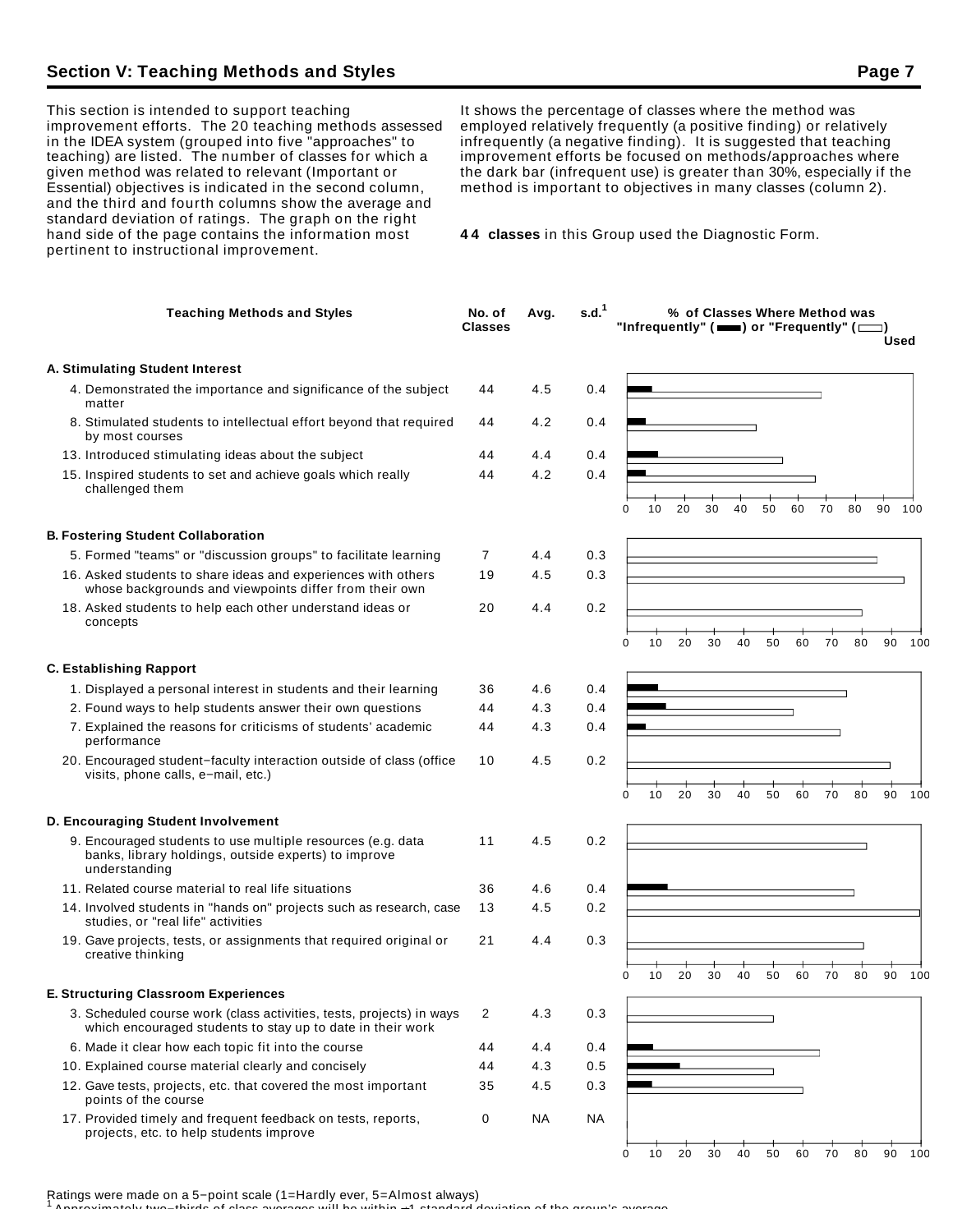**Part A** describes student motivation, work habits, and academic effort, all of which affect student learning. The table gives averages for this Group, your Institution, and the IDEA database. It also shows the percentage of classes with averages below 3.0 and 4.0 or above. Although the information in this section is largely descriptive, it can be used to explore such important questions as:

- Is there a need to make a special effort to improve student motivation and conscientiousness?
- Are these results consistent with expectations?
- Does the percent of classes below  $\bullet$ 3.0 or 4.0 or above raise concerns or suggest strengths?

Averages for classes in this report are considered "similar" to the comparison group if they are within  $\pm$  .3 of the Institution or the IDEA average, respectively.

**Part B** provides information about course characteristics. Some of the questions addressed are:

- When compared to the IDEA and Institutional databases is the amount of reading, work other than reading, or difficulty for courses included in this summary report unusual?
- Are these results consistent with expectations?
- Does the percent of classes below 3.0 or 4.0 or above raise concerns or suggest strengths?

Averages for classes in this report are considered "similar" to the comparison group if they are within  $\pm$  .3 of the Institution or the IDEA average, respectively.

**Part C** summarizes students' responses to As a result of taking this course, I have more positive feelings toward this field of study. This item is most meaningful for courses taken by many non−majors.

Some of the questions addressed are:

- Are students developing a respect and appreciation for the discipline?
- Is the average Converted Score above or below 50 (the average for the converted score distribution)?

|  | A. Student Self-ratings |
|--|-------------------------|
|  |                         |

| <b>Diagnostic Form (Short Form)</b><br><b>Item Number and Item</b> |                    | Average | % of<br><b>Classes</b><br>Below 3.0 | % of<br><b>Classes</b><br>$4.0$ or<br>Above |
|--------------------------------------------------------------------|--------------------|---------|-------------------------------------|---------------------------------------------|
|                                                                    | This report        | 4.0     | 2%                                  | 52%                                         |
| 36. I had a strong desire to<br>take this course.                  | Institution        | 3.8     | 12%                                 | 43%                                         |
|                                                                    | <b>IDEA System</b> | 3.7     | 16%                                 | 36%                                         |
| 37. I worked harder on this                                        | This report        | 3.8     | $0\%$                               | 27%                                         |
| course than on most<br>courses I have taken.                       | Institution        | 3.8     | 6%                                  | 38%                                         |
|                                                                    | <b>IDEA System</b> | 3.6     | 13%                                 | 24%                                         |
|                                                                    | This report        | 3.8     | 9%                                  | 52%                                         |
| 38. I really wanted to take this<br>course from this instructor.   | Institution        | 3.7     | 12%                                 | 39%                                         |
|                                                                    | <b>IDEA System</b> | 3.4     | 27%                                 | 22%                                         |
| 39. (15) I really wanted to take                                   | This report        | 3.5     | 9%                                  | 9%                                          |
| this course regardless of                                          | Institution        | 3.5     | 19%                                 | 19%                                         |
| who taught it.                                                     | <b>IDEA System</b> | 3.3     | 25%                                 | 13%                                         |
| 43. (13) As a rule, I put forth                                    | This report        | 4.1     | $0\%$                               | 61%                                         |
| more effort than other                                             | Institution        | 3.9     | $0\%$                               | 48%                                         |
| students on academic work.                                         | <b>IDEA System</b> | 3.6     | 1%                                  | 15%                                         |

#### **B. Student Ratings of Course Characteristics**

| <b>Diagnostic Form</b><br><b>Item Number and Item</b>    |                    | Average | % of<br><b>Classes</b><br>Below 3.0 | % of<br><b>Classes</b><br>$4.0$ or<br>Above |
|----------------------------------------------------------|--------------------|---------|-------------------------------------|---------------------------------------------|
|                                                          | This report        | 3.2     | <b>27%</b>                          | $0\%$                                       |
| 33. Amount of reading                                    | Institution        | 3.4     | 24%                                 | 19%                                         |
|                                                          | <b>IDEA System</b> | 3.2     | 33%                                 | 15%                                         |
|                                                          | This report        | 3.6     | 2%                                  | 16%                                         |
| 34. Amount of work in other<br>(non-reading) assignments | Institution        | 3.6     | 15%                                 | 26%                                         |
|                                                          | <b>IDEA System</b> | 3.4     | 21%                                 | 18%                                         |
|                                                          | This report        | 3.2     | 20%                                 | 0%                                          |
| 35. Difficulty of subject matter                         | Institution        | 3.5     | 13%                                 | 24%                                         |
|                                                          | <b>IDEA System</b> | 3.4     | 20%                                 | 18%                                         |

#### **C. Improved Student Attitude**

40. (16) As a result of taking this course, I have more positive feelings toward this field of study.

|                    | 5-point Scale |          | <b>Converted Score</b> | (Compared to IDEA) |
|--------------------|---------------|----------|------------------------|--------------------|
|                    | Raw           | Adjusted | Raw                    | Adjusted           |
| This report        | 4.4           | 4.1      | 58                     | 54                 |
| Institution        | 4.1           | 3.9      |                        |                    |
| <b>IDEA System</b> | 3.9           | 3.9      |                        |                    |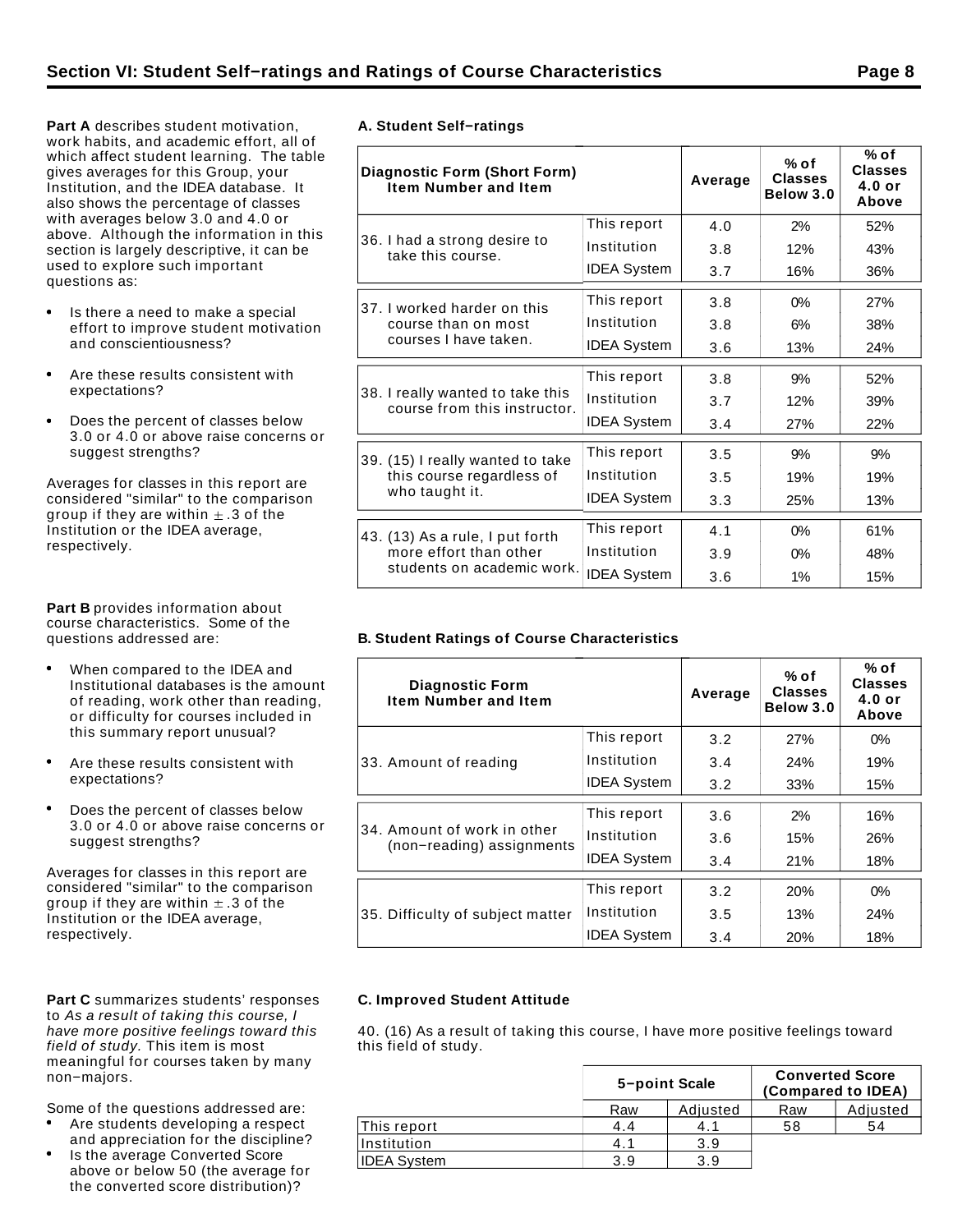#### **A. Primary and Secondary Instructional Approaches**

| This table shows the relative                                                | <b>Number Rating: 44</b> | Percent indicating instructional approach as: |           |  |
|------------------------------------------------------------------------------|--------------------------|-----------------------------------------------|-----------|--|
| frequency of various approaches to                                           |                          | Primary                                       | Secondary |  |
| instruction. The success of a given                                          | Lecture                  | $0\%$                                         | $0\%$     |  |
| approach is dependent on the class                                           | Discussion/Recitation    | $0\%$                                         | $0\%$     |  |
| objectives, but since students have<br>different learning styles, it is      | Seminar                  | $0\%$                                         | 0%        |  |
|                                                                              | Skill/Activity           | $0\%$                                         | 0%        |  |
| generally desirable that they be                                             | Laboratory               | $0\%$                                         | 0%        |  |
| exposed to a variety of approaches.<br>Instructors reported this information | <b>Field Experience</b>  | $0\%$                                         | 0%        |  |
| on the Faculty Information Form.                                             | Studio                   | $0\%$                                         | $0\%$     |  |
|                                                                              | Multi-Media              | $0\%$                                         | 0%        |  |
|                                                                              | Practicum/Clinic         | $0\%$                                         | 0%        |  |
|                                                                              | Other/Not Indicated      | 100%                                          | 100%      |  |

### **B. Course Emphases**

| This section shows the degree to                                                                                                                                                                                                                                             |                                         |                         | Percent indicating amount required was: |       |       |  |
|------------------------------------------------------------------------------------------------------------------------------------------------------------------------------------------------------------------------------------------------------------------------------|-----------------------------------------|-------------------------|-----------------------------------------|-------|-------|--|
| which classes in this area expose<br>students to various kinds of                                                                                                                                                                                                            |                                         | <b>Number</b><br>Rating | None or<br>Little                       | Some  | Much  |  |
| academic activities. Generally,<br>proficiency is related to the<br>amount of exposure. Are we<br>giving students enough<br>opportunity to develop the skills<br>they need after graduation?<br>Instructors reported this<br>information on the Faculty<br>Information Form. | Writing                                 |                         | $0\%$                                   | $0\%$ | $0\%$ |  |
|                                                                                                                                                                                                                                                                              | Oral communication                      |                         | $0\%$                                   | $0\%$ | $0\%$ |  |
|                                                                                                                                                                                                                                                                              | Computer application                    |                         | $0\%$                                   | $0\%$ | $0\%$ |  |
|                                                                                                                                                                                                                                                                              | Group work<br>Mathematical/quantitative |                         | $0\%$                                   | $0\%$ | $0\%$ |  |
|                                                                                                                                                                                                                                                                              |                                         |                         | $0\%$                                   | $0\%$ | $0\%$ |  |
|                                                                                                                                                                                                                                                                              | $\frac{W \cdot W}{W \cdot W \cdot W}$   |                         | 0%                                      | $0\%$ | $0\%$ |  |
|                                                                                                                                                                                                                                                                              | Creative/artistic/design                |                         | $0\%$                                   | $0\%$ | 0%    |  |
|                                                                                                                                                                                                                                                                              | Reading                                 |                         | $0\%$                                   | $0\%$ | 0%    |  |
|                                                                                                                                                                                                                                                                              | Memorization                            |                         | $0\%$                                   | $0\%$ | $0\%$ |  |

## **C. "Circumstances" Impact on Learning**

| How instructors regard various                                                                                                                                                                           |                                             | Percent indicating impact on learning |                 |                                                    |                 |
|----------------------------------------------------------------------------------------------------------------------------------------------------------------------------------------------------------|---------------------------------------------|---------------------------------------|-----------------|----------------------------------------------------|-----------------|
| factors that may facilitate or<br>impede student learning is shown<br>here. Until research establishes                                                                                                   |                                             | <b>Number</b><br>Rating               | <b>Negative</b> | was:<br>Neither<br>Negative nor<br><b>Positive</b> | <b>Positive</b> |
| the implications of these ratings,<br>administrators should make their<br>own appraisal of whether or not<br>ratings of student learning were<br>affected by these factors.<br>Instructors reported this | Physical<br>facilities/equipment            | 0                                     | 0%              | 0%                                                 | $0\%$           |
|                                                                                                                                                                                                          | Experience teaching course                  | $\Omega$                              | $0\%$           | $0\%$                                              | $0\%$           |
|                                                                                                                                                                                                          | Changes in approach                         | 0                                     | $0\%$           | $0\%$                                              | 0%              |
|                                                                                                                                                                                                          | Desire to teach the course                  | 0                                     | $0\%$           | $0\%$                                              | $0\%$           |
| information on the Faculty<br>Information Form.                                                                                                                                                          | Control over course<br>management decisions | 0                                     | $0\%$           | $0\%$<br>$0\%$                                     | 0%              |
|                                                                                                                                                                                                          | Student background<br>$\Omega$              |                                       | $0\%$           |                                                    | $0\%$           |
|                                                                                                                                                                                                          | Student enthusiasm                          | 0                                     | $0\%$           | $0\%$                                              | 0%              |
|                                                                                                                                                                                                          | Student effort to learn                     | 0                                     | $0\%$           | $0\%$                                              | 0%              |
|                                                                                                                                                                                                          | Technical/instructional<br>support          | 0                                     | $0\%$           | 0%                                                 | 0%              |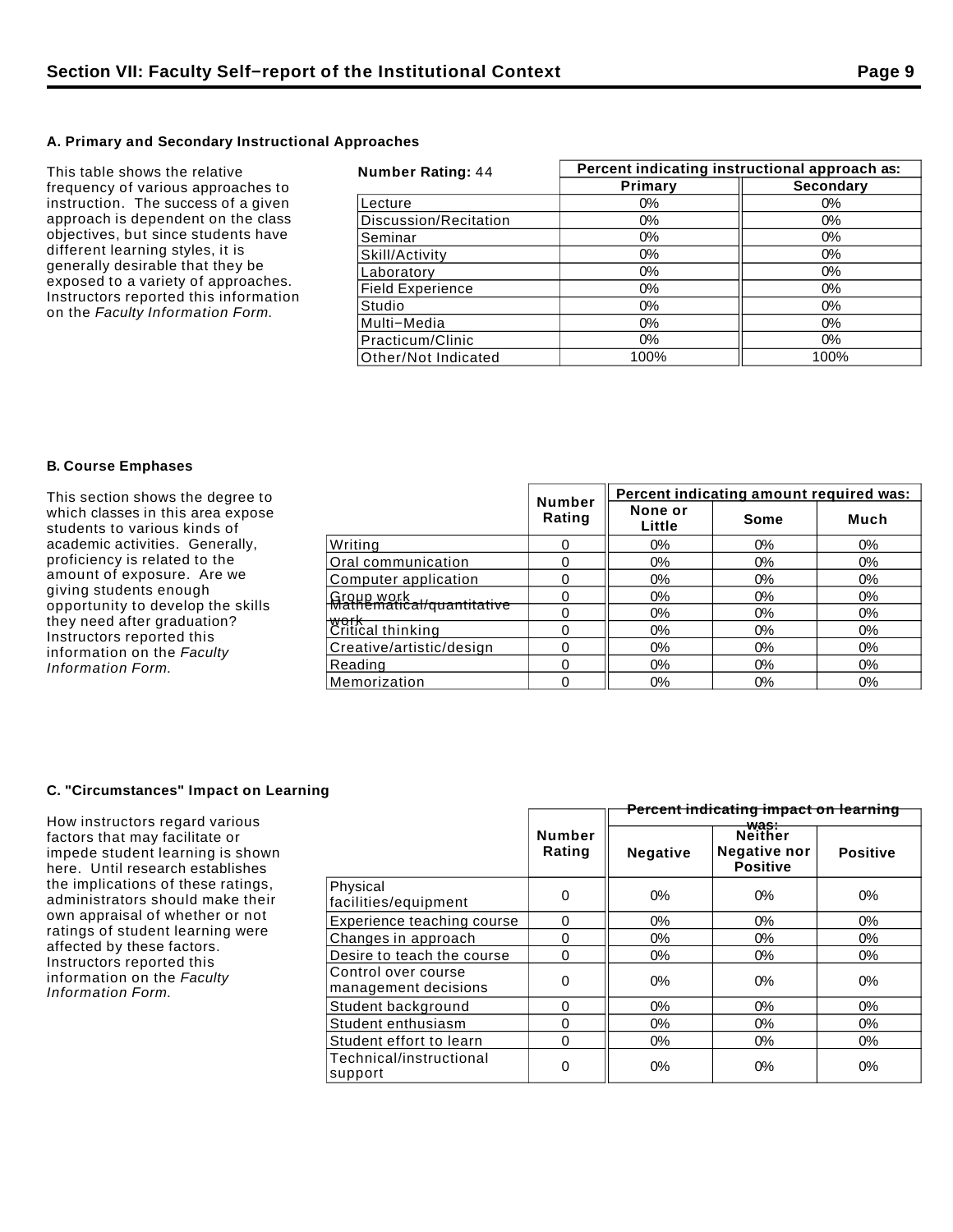This section provides frequencies, average scores, and standard deviations for Additional Questions that were consistent across classes included in this summary report (if requested).

|                           | <b>Number Responding:</b> |                |                |    |     |     |         |                                     |
|---------------------------|---------------------------|----------------|----------------|----|-----|-----|---------|-------------------------------------|
| Question<br><b>Number</b> | Omit                      | 1              | $\overline{2}$ | 3  | 4   | 5   | Average | <b>Standard</b><br><b>Deviation</b> |
|                           | 97                        | 13             | 21             | 84 | 189 | 586 | 4.5     | 0.87                                |
| $\mathbf{2}$              | 97                        | 8              | 29             | 64 | 215 | 577 | 4.5     | 0.83                                |
| 3                         | 717                       | 10             | 10             | 41 | 65  | 147 | 4.2     | 1.06                                |
| 4                         | 718                       | $\overline{7}$ | 9              | 40 | 73  | 143 | 4.2     | 0.99                                |
| 5                         | 717                       | 11             | 16             | 45 | 63  | 138 | 4.1     | 1.12                                |
| 6                         | 717                       | 4              | 14             | 37 | 74  | 144 | 4.2     | 0.97                                |
| 7                         | 717                       | $\,6\,$        | 12             | 40 | 66  | 149 | 4.2     | 1.00                                |
| 8                         | 716                       | 6              | 6              | 29 | 68  | 165 | 4.4     | 0.92                                |
| 9                         | 716                       | $\sqrt{5}$     | 14             | 32 | 64  | 159 | 4.3     | 0.99                                |
| 10                        | 716                       | $\overline{5}$ | 10             | 33 | 69  | 157 | 4.3     | 0.95                                |
| 11                        | 990                       |                |                |    |     |     |         |                                     |
| $12$                      | 990                       |                |                |    |     |     |         |                                     |
| 13                        | 990                       |                |                |    |     |     |         |                                     |
| 14                        | 990                       |                |                |    |     |     |         |                                     |
| 15                        | 990                       |                |                |    |     |     |         |                                     |
| 16                        | 990                       |                |                |    |     |     |         |                                     |
| 17                        | 990                       |                |                |    |     |     |         |                                     |
| 18                        | 990                       |                |                |    |     |     |         |                                     |
| 19                        | 990                       |                |                |    |     |     |         |                                     |
| 20                        | 990                       |                |                |    |     |     |         |                                     |